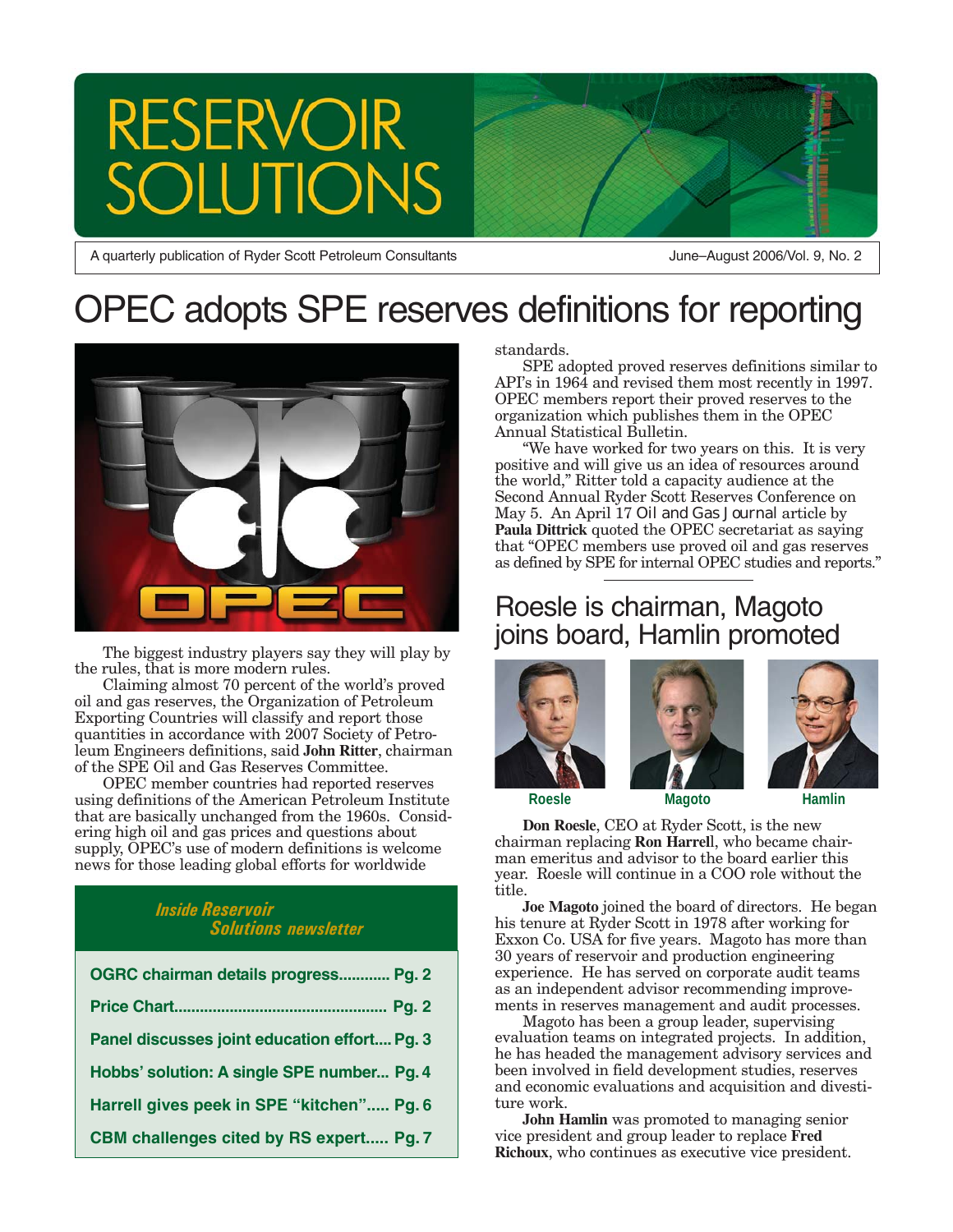# SPE OGRC chairman details progress on 2007 reserves definitions at Ryder Scott reserves conference

**John Ritter**, chairman of the SPE Oil and Gas Reserves Committee, said the "most key document" in reserves that SPE plans to publish — a handbook of practical examples using the 2007 reserves definitions — may eventually leverage references like the Canadian Oil and Gas Evaluation Handbook Vol. 2. "Even though COGEH is regulatory in perspective, unlike SPE, it offers a great set of examples," he remarked.

Ritter told attendees at the May 5 Ryder Scott reserves conference that the committee had not finalized any of its work on the 2007 definitions or on the handbook, to come later, and that the OGRC draft documents were works in progress at very early stages of the approvals process.

He said that the industry comment period would begin after a draft of the proposed definitions on reserves and resources is posted on the SPE Web site likely in October.

#### **Publisher's Statement**

*Reservoir Solutions* newsletter is published quarterly by Ryder Scott Company LP. Established in 1937, the reservoir evaluation consulting firm performs hundreds of studies a year. Ryder Scott multidisciplinary studies incorporate geophysics, petrophysics, geology, petroleum engineering, reservoir simulation and economics. With 110 employees, including 66 engineers and geoscientists, Ryder Scott has the capability to complete the largest, most complex reservoirevaluation projects in a timely manner.

#### Board of Directors

| Don P. Roesle                     | Lan        |
|-----------------------------------|------------|
| Chairman and CEO                  | Ma         |
| John E. Hodgin                    | Dea        |
| President                         | Ma         |
| Fred P. Richoux<br>Executive V.P. | Gua<br>Mai |
|                                   | Jose       |

ry T. Nelms naging Senior V.P. an C. Rietz naging Senior V.P. le Ramirez naging Senior V.P. eph E. Magoto Managing Senior V.P.

#### *Reservoir Solutions* Editor: Mike Wysatta

Business Development Manager

Ryder Scott Company LP 1100 Louisiana, Suite 3800 Houston, Texas 77002-5218 Phone: 713-651-9191; Fax: 713-651-0849 Denver, Colorado; Phone: 303-623-9147 Calgary, AB, Canada; Phone: 403-262-2799 E-mail: info@ryderscott.com

OGRC planned to present the new definition set to the SPE board in September.

Also, OGRC plans to release estimating and auditing standards as part of the 2007 revisions. In January, SPE finalized a glossary of terms, which is posted on the Web site at www.spe.org.

Ritter said that OGRC found an ambiguity between unproved reserves and contingent resources that has led to inconsistencies. The committee plans to clarify the relationship between the two for better portfolio management. Other areas for revamping include the following:

**Confusion between commercial** and technical certainty

■ Misalignment—Focus on proved current conditions but project decisions based on 2P forecast conditions.

 Lack of Clarity—Guidelines based on incremental approach but business uses scenario approach.

 Focus too narrow—Buoyancybased rules do not apply to unconventional resources.

Ritter also said that SPE is

investigating how to make further classifications within each of the proved developed and proved undeveloped categories for use in portfolio analysis.

SPE is working on revisions to probabilistic analysis, but will not issue application examples in 2007. "We may clarify some of the differences between normal and lognormal distributions and how they will be captured in the definitions," he remarked. Ritter added that the new SPE guidelines will better identify the relationship between "reasonable certainty" in deterministic methods and P90, P50 and P10 used in probabilistic methods.

He remarked that SPE has an opportunity to bring some clarity to issues involving the number of years of future production used in estimates. Ritter said that proved reserves figures, such as the 175 billion barrels for the Canadian oil sands and 238 billion barrels for the Orinoco region, should have a reasonable R/P (reserves over annual production) which yields years of production from first

*Please see SPE on next page*

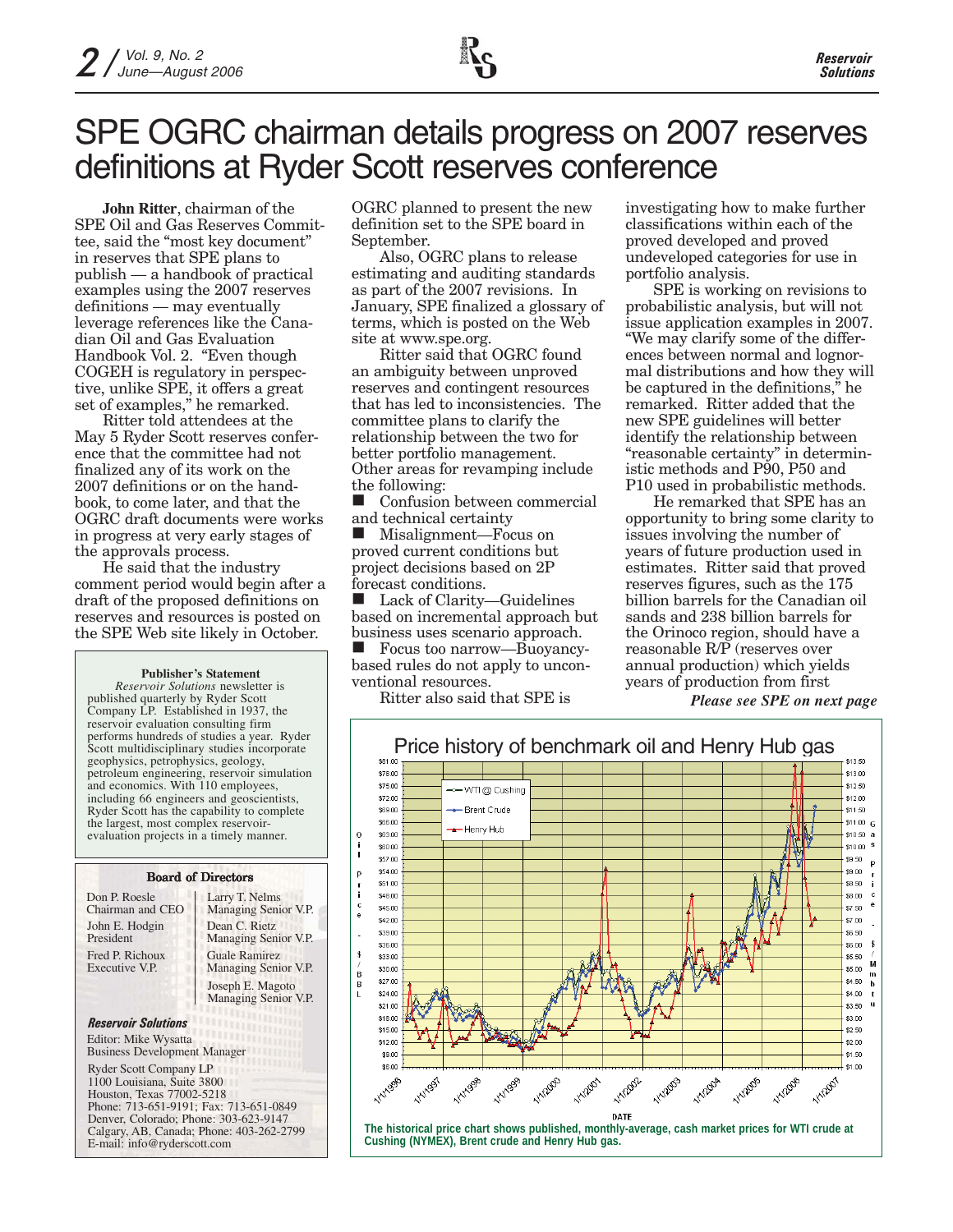### Panel gives updates on education

At the Ryder Scott reserves conference, representatives from SPEE, AAPG and the WPC discussed their jointly sanctioned reserves education program leading to the first course—a short course on geological practices at the AAPG annual meeting in April while the SPE representative detailed society efforts in education paralleling the cooperative efforts.

**Daniel J. Tearpock**, who presented the short course, told conference attendees that investment in independents is high not because of confidence in reserves estimates but because of \$70 barrel oil. "Independents and smaller companies may not have the resources to provide reserves training," he said.



**Ron Harrell moderates session with panelists (from left) Mike Black, Dan Tearpock and Stuart Filler at May 5 conference.**

#### *SPE—Cont. from Page 2*

production to final depletion.

#### Alphabet soup

The International Accounting Standards Board, which plans to work with U.S. FASB on harmonizing oil and gas accounting rules by 2009, is reviewing reserves definitions in the extractive industries, namely those of SPE and of the minerals industry's Combined Reserves International Reporting Standards Committee. "Originally, IASB was looking for a set of definitions to apply to the extractive industries as a whole, but that was a little too much to achieve for now, so they have stepped back and are looking at how SPE definitions apply as well as the mining definitions," said Ritter.

Encouraged by IASB, SPE has worked with CRIRSCO as well as the United Nations Framework Classification for Energy and Mineral Resources, which uses a McKelvey box scheme to classify feasibility of economic recovery and degree of geological certainty. Ritter said that in the 1950s, one set of definitions applied to mining and petroleum, but that set diverged during that time. CRIRSCO and SPE now plan to update a joint document comparing their respective reserves and resources classifications that will be reviewed by stakeholders IASB and UNECE.

CRIRSCO mineral definitions do not include a possible category, but instead uses the term, inferred resources. Like the petroleum industry, mining uses base-case economic projections with forward prices and costs for proved plus probable reserves, "but how they are defined is fundamentally different," said Ritter. Also, ironically, the use of probabilistic methods in the mining industry is very limited, he said, even though geostatistics originated in mining.

SPE and CRIRSCO are also jointly developing a

Tearpock, representing AAPG, gave example reserves writedowns caused by a lack of knowledge, including an inflated estimate caused by using incorrect thickness from a deviated well in a dipping bed and an assignment of proved reserves based on a seismic amplitude in an undrilled fault block.

"A sound training initiative for geoscience and engineering reserves evaluators is a plausible solution for restoring investor confidence," said Tearpock.

**Mike Black**, chairman of the SPE reserves education committee, said his group is organizing reserves events for the 2006 annual meeting in October, 2007 Hydrocarbon Economics and Evaluation Symposium and other SPE sessions and workshops. He added that the SPE will redesign its Web site and add reserves content.

**Stuart Filler**, a director at SPEE, said his organization would sponsor the second course, also on geoscience, at the SPEE annual meeting in June and expected endorsement by AAPG and WPC. "No firm arrangements have been made by SPE to endorse classes currently scheduled," he remarked.

**Anibal Martinez**, the WPC representative, briefed the audience on WPC efforts that included support for the certification of evaluators through testing, which failed to be approved by AAPG and SPEE.

case study focusing on bitumen reserves in western Canada to illustrate mapping and to determine overlaps between the two systems, both of which are used there.

Ritter said that the SEC has indicated that public pressure is the only way that reserves reporting rules will be changed and that it won't happen overnight. "The CERA recommendation could have a positive impact," Ritter remarked.



**Petro-Canada mines (top) and drills in the Canada oil sands. SPE and CRIRSCO are developing an unspecified case study to compare mining and E&P reserves classifications.**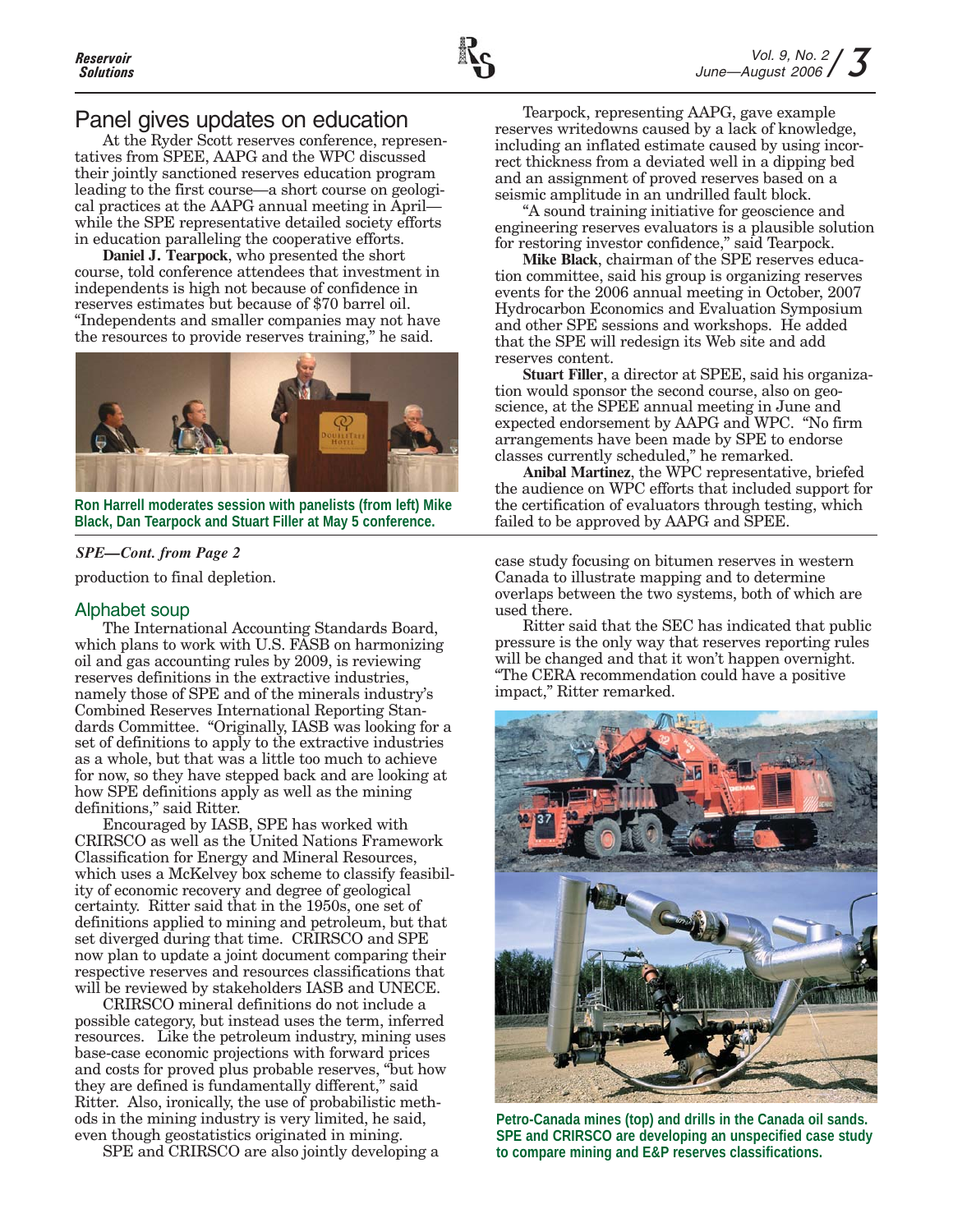# Hobbs' solution: A single SPE number for reserves

At the Ryder Scott reserves conference, David Hobbs, a consultant and former managing director at Cambridge Energy Research Associates, said that restoring credibility to reserves disclosures will help ease concerns about future supplies.



"This period of high oil prices and supply uncertainty has people asking is the world about to run out of oil. The market is worried about the long-term availability of reserves because it doesn't have visibility about what is there,"

he said. "The short-term futures market hasn't risen much, but the long-term market has."

Hobbs quick and easy solution: "Forget about what has happened the past 30 years and use a single number."

He said that industry has seen signs that Russia has finally recognized that the ABC1 reserves classification system is not the best way to disclose reserves while the International Accounting Standards Board and the United Nations, by working with the Society of Petroleum Engineers, are moving in the right direction.



sufficiently locked together and no individual national regulator will have the moral authority to be able to undo that integration," Hobbs said. "That will remove the level of uncertainty that is currently being seen through high oil and gas prices."

He said that the industry has managed to undermine the credibility of reserves numbers it reports because it started reporting several numbers. As an example, Hobbs pointed to the controversy two years ago involving reserves bookings from the Ormen Lange field.

"We should avoid a repeat of Ormen Lange. That one asset shook confidence among the media and investors more than any others because there were nine different numbers for reserves quoting different standards and levels of uncertainties," he said. "Investors can only deal with one number at a time." Hobbs added that it is now not uncommon for oil

companies to talk about reserves under SEC definitions, SPE definitions, proved plus probable, entire resource base, etc. "People are forced to make financial judgments on the back of the disclosed numbers without any idea of the relevant numbers that they should be looking at," he remarked.

Hobbs cited estimates that \$6 trillion will be invested in the E&P industry over the next 25 years, saying that the confidence underlying that investment will not be based on short-term, high

"It is beholding on everyone in this business to help drive toward that single standard so all become



**The Ormen Lange field, facilities pictured here, "shook confidence among ...investors more than any others because there were nine different numbers for reserves," said Hobbs.**

oil prices. "The confidence of markets to provide that capital will come only if those investors can rely on disclosures," he said.

Hobbs urged the industry to begin to get to the point where it sees differences of interpretation rather than differences in standards. "Steps today will lead to greater visibility and remove some uncertainty about the longer-term future," he remarked.

#### Peak oil debate

Those disputing the theory that oil production has peaked argue that today's prices are transitory and that a short-term capacity shortage is responsible for bottlenecks and high prices. Hobbs is in that camp.

"This is the fifth time that policy in the U.S. has been governed by the question, are we about to run out of oil? It is a terribly seductive message to say that prices are high, therefore we are about to run out of oil," he said.

Hobbs scoffed at those he views as political opportunists. "What can politicians do in the short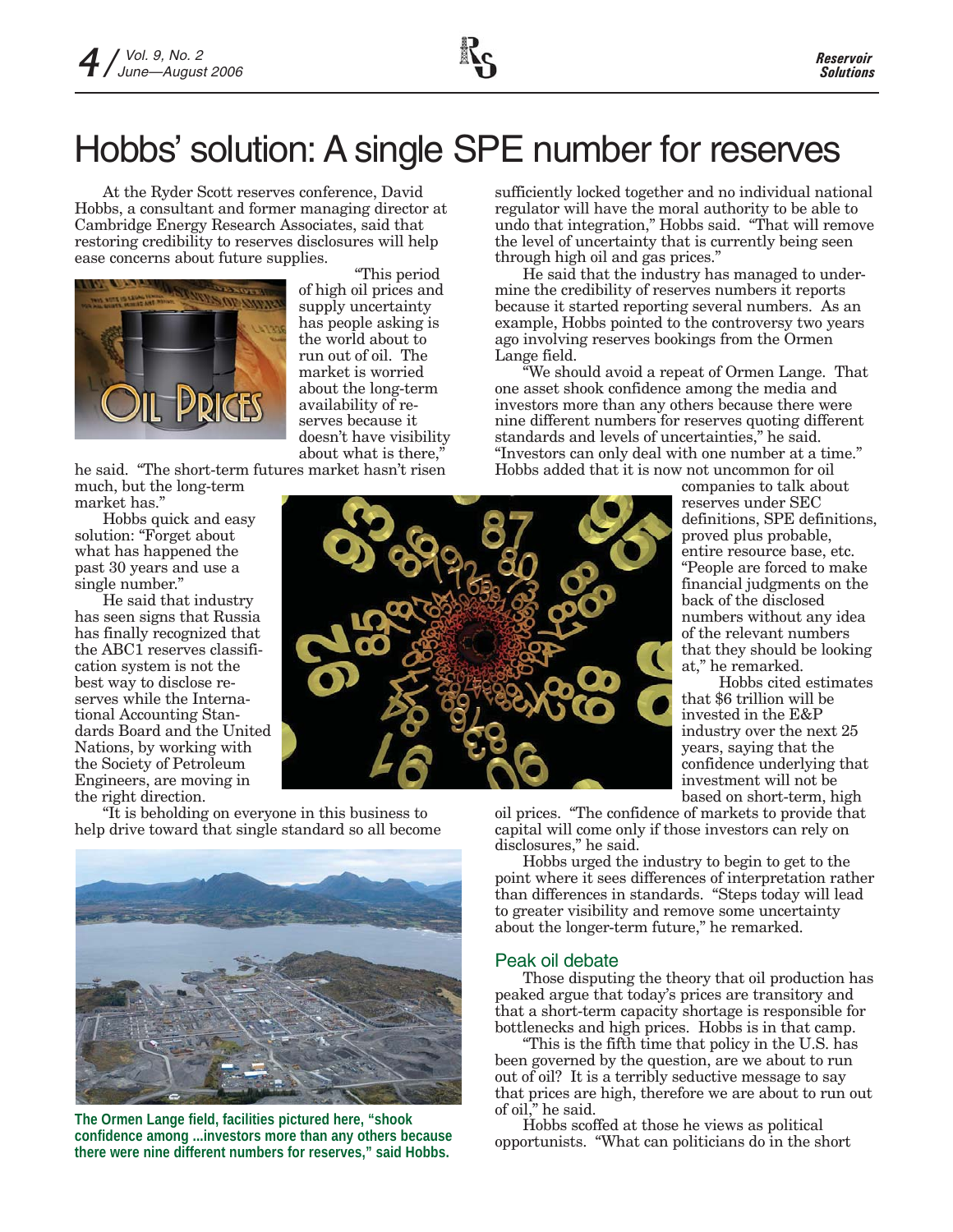term faced with incredibly high and uncertain oil prices? The first thing they do is ensure that no pulpit is left unpreached in. The second thing they do is to talk about obscene profits made by oil companies in absolute terms and not in terms of return on capital."

#### Why modernize?

He pointed to four major changes since the SEC reserves-reporting rules of 1978, remarking that "the only valid option is to drag the regulatory disclosures kicking and screaming into the  $21<sup>st</sup>$  century."

 Globalization of industry—In 1978, two-thirds of registrants' reserves were in the United States. Today that number is less than 20 percent.

 Technology moving exponentially—The industry has advanced technology to the point that it is unrecognizable from technology of 30 years ago. "We get more information per physical intervention but are not allowed to use that information under SEC rules," said Hobbs.

 More large-scale projects—Since 1978, E&P projects have dramatically increased in scope and number. "What an enormous achievement it was to develop the Northern North Sea and the Sullum Voe infrastructure," said Hobbs. "To develop the Forties



field and the Cruden Bay infrastructure, the Alaskan infrastructure—these are projects of such an epoch scale that everyone was aware of the enormous challenge being undertaken. Today, if you try and get someone excited about a \$3 ½ million floater offshore Nigeria, people will yawn. It is extraordinary that we take for granted an anatomy of projects that would make your eyes pop thirty years ago."

 Commoditization of markets – When the 1978 rules were put in place, regulators thought that oil prices would only change as a result of regulation or active government. Gas prices had not yet been deregulated in any meaningful way and there was no global market for oil or gas.

Hobbs suggested that regulators recognize that commodity prices are not a long-term constant and change the rules for prices used in reserves filings.

To reform the system of reserves disclosures, Hobbs recommended the following measures: ■ Separate measurements of compliance with setting the rules— In most regulatory regimes, the rules are not set by those who monitor compliance and do the enforcement. "It is not an accident that police are separate from lawmakers who are separate from the judiciary. It is a system that works pretty well," Hobbs said.

 $\blacksquare$  Modernize the rules – Accept that the single most globally resilient extensive set of definitions is the SPE set. "There seems to be inevitability among the IASB and UN that they are not going to be able to

come up with any more credible or robust definitions than those of SPE. The simplest, quickest way to arrive at a result, rather than go through years of consultation, is to bite the bullet and say we are going to treat SPE as an authority," he said.

■ Accept subsequent modernizations—SPE revisions to its definitions should be reviewed and if acceptable, adopted on a continuing basis by regulators. Hobbs said that "if the SEC simply lurches to the modern day by adopting the SPE definitions that would merely store up for the future the same issue as the agency has had by sticking to their definitions for the last 28 years." His solution is for the SEC to accept the changes unless it argues sufficiently convincingly not to adopt continuing modernization. In that way, the updated SPE guidelines would continue to be treated as authoritative.

> Hobbs dismissed the notion that regulators create bureaucratic speed bumps that make it impossible for change. "If the regulators had the will to do it, they could do it terribly easily," he remarked. "Until a few years ago, every ATM was treated under banking regulations as a bank branch and had to do the same paperwork and had the same clearances.

Regulators changed that," he said.

Hobbs recommended that the SEC rewrite Regulation S-X to "remove one or two of the shining inconsistencies with SPE."

He recognized that evaluators have to contend with the duplicity of reporting both SEC-case proved reserves and 2P reserves used in project planning. "When regulations fail to draw a correct picture of an industry that they are seeking to regulate, you run

into frustrations. By nature, engineers like truth and dislike dishonesty. That is the psyche of an engineer. It must be agony to be constrained by regulation to report numbers that you know aren't the same numbers that you yourself place credibility in when you propose to companies that they make enormous investments."

He added, "It is

not reasonable for regulations to put engineers in that position. Ethics should not require a lot of thinking. It should be ingrained and instinctive. Yet issues are raised in that regulations are not a true reflection of the industry."

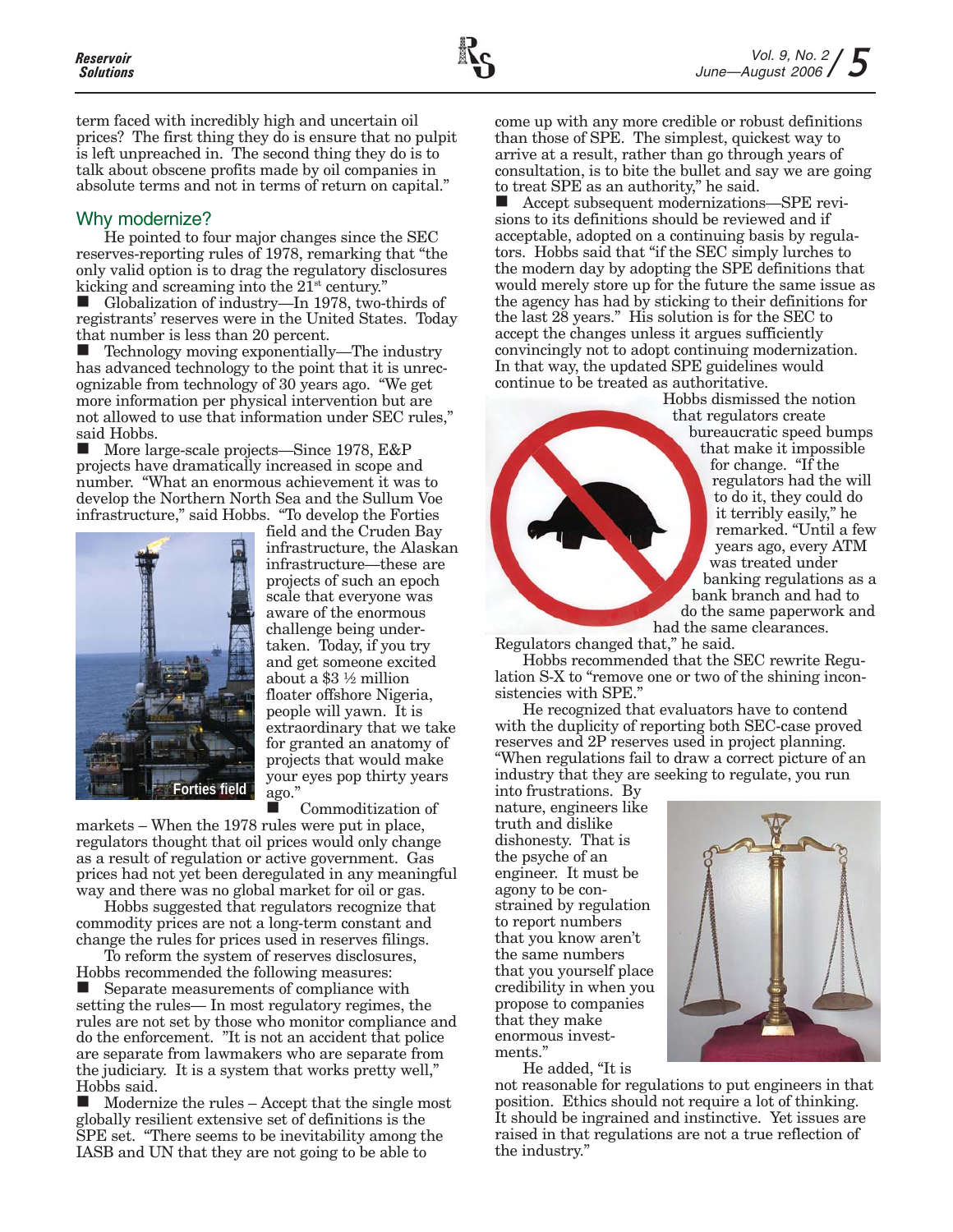# Report on 2007 audit, evaluation standards: A look inside the "kitchen"

**Ron Harrell**, chairman emeritus at Ryder Scott, said SPE plans to release new standards for auditing and evaluating reserves in 2007 that includes a proposal to beef up the qualifications for a reserves evaluator and auditor. SPE will also consider clarifying other issues not fully addressed in its 2001 standards, such as acceptable tolerances in a reserves audit, standards for entity reserves reports, guidance

on performance and volumetric analysis and use of analogs under regulatory guidelines.

Harrell, a member of an SPE working committee to update reserves audit and evaluation standards, said that his presentation at the Ryder Scott reserves conference in May was only a progress update. "No approvals have been made at any level to the draft," he remarked. "However, you can look inside the kitchen and see us making sausage. Just keep the door closed."

Harrell said that the

need for change arose from the influence of new technology, non-U.S. fiscal regimes and greater corporate governance and regulatory compliance requirements. "There are a lot more eyes looking at who we are and what we do," he remarked, "So it is a good time to update standards and definitions." Harrell said the committee work thus far is leaning toward a definition that an "entity reserves report" should represent all or at least 80 percent of a company's reserves, future production and/or revenues while identifying the relative importance of properties excluded from the report.

"An entity reserves report should reflect a significant, large part of the reserves base of the company," he remarked. "On the other hand, a 'property audit' may involve only an individual well or reservoir or as much as several projects or fields."

Harrell said that the phrase "reserves information" will refer to estimates and classifications of reserves, but could be finalized to also include production forecasts, future net revenues and the present values.

#### Audits

The committee is researching elements of reserves audits in the areas of appropriateness of methods, adequacy and quality of data, depth and thoroughness of basic study, reserves classifications and the reasonableness of the estimated reserves information.

Harrell said SPE is considering defining reasonableness as plus or minus 10 percent agreement between the internal estimates and the audit. "As boards of directors get more involved in the process, they like estimates to be closer but may not always



understand the difficulty sometimes with certain categories of reserves," he remarked. "Five percent tolerance is a tough, difficult goal and 10 percent can be tough in some instances."

The industry co-opted the term "audit" from the accounting side causing confusion between financial and reserves audits. The SPE document will describe a financial audit and its distinctions to clear up

misconceptions.

#### Process reviews

Harrell said that the draft definition thus far of a process review is an assessment of the effectiveness of internal procedures, processes and controls relative to estimations of reserves. The process review is not considered sufficiently rigorous enough to validate reserves quantities or classifications.

#### **Qualifications**

He remarked that the SPE committee put much effort in determining the

qualifications of evaluators and auditors. Current qualifications for a reserves estimator are three years professional experience, one year reserves experience and appropriate degree or license. For a reserves auditor, they are 10 years experience, including five in responsible charge of reserves preparation, plus degree or license.

"Being a reserves auditor is a tough job because there are lots of rocks to look under and a qualified auditor knows where to look. Even though some of us have been doing this for a long time, we can all be fooled," said Harrell.

The committee draft proposes that, in addition to those qualifications, estimators and auditors demonstrate knowledge of and take continuing education related to geological maps and models, proper usage of analogs, appropriate reliance on seismic, fundamentals of reservoir simulation, probabilistic methodologies, performance methodologies, understanding computer software, production sharing contracts/fiscal systems, relevant reserves definitions and ethics training.

"I don't think that every evaluator needs to be an expert in simulation but I think evaluators need to be savvy enough to know where to look and to be suspicious of some of the output from black boxes," Harrell remarked. "Evaluators need to have a basic understanding at least of what we can do with probabilistic methods and where they are applicable."

#### Overdue but necessary

Some of the additions to the document seem overdue and obvious, but they were necessary, said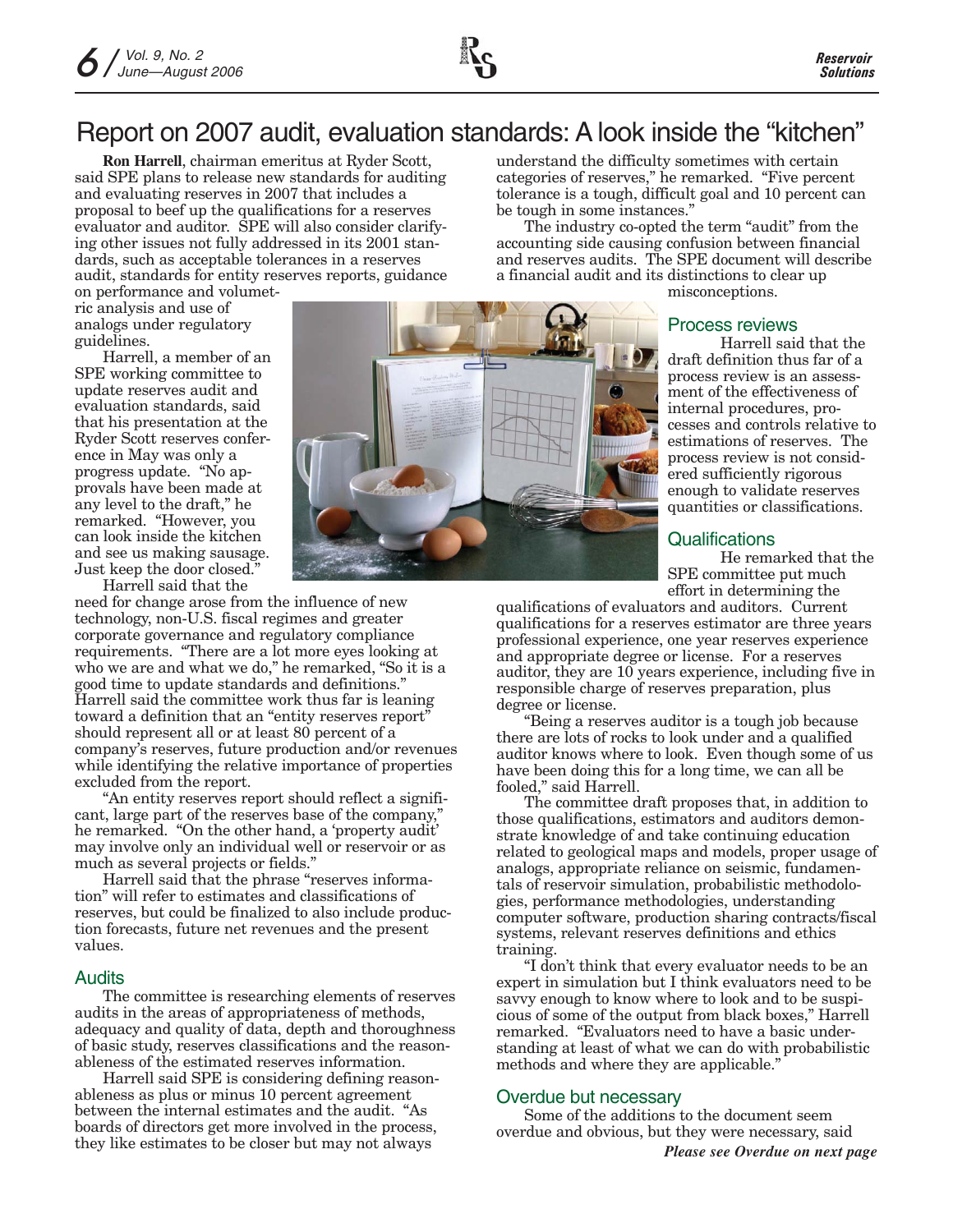# CBM technical challenges explored at Ryder Scott reserves conference

**Joe Blankenship**, senior vice president in charge of coalbed methane evaluations at Ryder Scott, presented his area of expertise at the Ryder Scott reserves conference in May, telling an audience of mostly engineers, "If you haven't looked at coalbed projects yet, you will," he said, as he showed that in 2004 CBM production climbed to nine percent of total natural gas production in the United States.

Blankenship began evaluating CBM projects about 17 years ago in the San Juan basin in Colorado and New Mexico. Over the past decade, he and others at Ryder Scott have evaluated more than 60 CBM areas.

In the United States, they performed extensive studies of numerous CBM fields and reservoirs in the Powder River, San Juan, Black Warrior, Raton, Arkoma, Appalachian and Uinta basins and in the Cherokee platform, Cahaba coal field and Alaska. Internationally, they have evaluated CBM reservoirs in China, Mexico, Australia, France, U.K., Poland, Colombia and elsewhere.

Blankenship showed Potential Gas Committee estimates of CBM resources in the U.S. by basin, with Power River leading the pack at 26.7 Tcf, followed by the Northern Appalachian at 10. 6 Tcf and the mature San Juan, third in resources at 10.2, but first in proved reserves with 8.5 Tcf, according to the U.S. Energy Information Administration for year-end 2002.

After covering basics, Blankenship focused on performance analysis, which when combined with



#### *Overdue—Cont. from Page 6*

Harrell. Among the more evident observations on practical applications of reserves classifications is that evaluators use 2P as the best estimate for many purposes.

Also, the committee is writing the draft document for geoscientists as well as engineers, acknowledging the integration of geoscience and engineering in reserves evaluations. This inclusion of a G&G point of view could have been in the standards in 2001 and perhaps even in the first 1977 standards.

#### Other observations

■ On the 2P issue, Harrell said, "There is an in-



volumetric analysis and analogy to offset performance, comprises Ryder Scott's three-pronged approach to CBM subsurface evaluation. Showing production curves of CBM and water over time with both intersecting in a classic cross, he said, "This shows why a CBM well can be a reservoir engineer's nightmare in terms of being able to predict the future and is why volumetric calculations are so important."

Blankenship said that dewatering periods can last from a week to seven or eight years. The analogy method can narrow the predicted ranges at that stage and in estimating future production once the stable methane production climb begins.

The recovery of gas is nonlinear and not proportional to pressure because of the adsorption process, which is important to consider, said Blankenship. In the third stage of a CBM well's life, which Blankenship referred to as the "romance" stage, production declines. "The decline phase could be exponential or hyperbolic. Consider both and look for *Please see CBM on next page*

creasing interest in reporting beyond proved. Canada requires proved plus probable. The SEC is about the only one left that limits us to proved," Harrell remarked.

■ The draft document suggests that aggregation of reserves beyond the field or project level should be done by arithmetic summation by category. "We are trying to get away from some of the 'virtual reserves' that can occur with aggregation," said Harrell.

■ The document also discusses non-U.S. forms of ownership of reserves, including production-sharing and concession agreements.

 $\blacksquare$  Evaluators should be familiar with the regulatory definitions of an analog, especially those of the SEC which has a fairly narrow guideline, said Harrell.